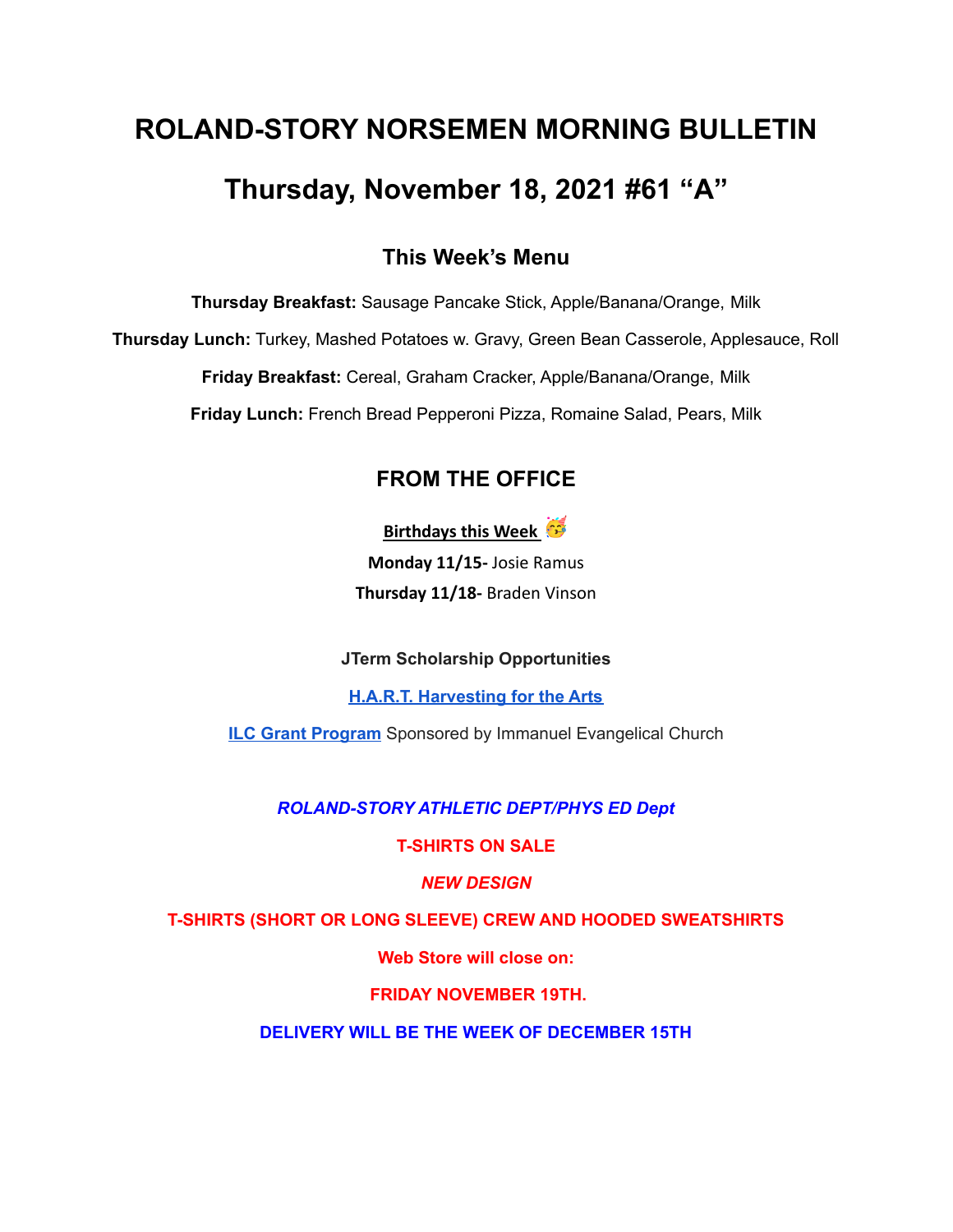# **With a purchase of a T-Shirt or Sweatshirt you will help support the Roller Skating Unit in HS PE. Check out the Web Store Link below for more information! <https://rspe21.itemorder.com/sale>**

**Holiday Food Drive Competition!** Starting this week and going through Nov. 23rd, bring non-perishable food items or toiletries to your Seminar for our annual food drive! Prizes will be awarded to the top 3 Seminars that donate the most non-perishable food items and/or toiletries. Items will be donated to the local food bank and some of the toiletries will also go to the IA Student Council state project, which will also stay in the county. (11/23)

#### **Advocate, Seek Help, Speak Up!**

\*Be Kind to each other-Do not use social media to tear someone down! \*See or hear something? Say Something to an adult. \*Advocate for yourself if you need help; Seek a trusted adult. \*Parents, keep the communication going between you and your son/daughter.

\*Know crisis information. Some ideas are to Call 911; Utilize the P3 app; Call the Crisis line 1-855-581-8111. Maybe put that number in your contacts. The service is available to all ages. Anyone experiencing a crisis can access the crisis line.)

**Hey Norse Nation!** Key Club is hosting a **PINK OUT** during the home basketball game against South Hamilton on Friday, December 17th. In anticipation, there will be shirts sold on-line for both communities. Here is the link that closes November 24th: [Basketball](https://rsshcvc21.itemorder.com/shop/sale/?saleCode=VJQ3K) Pink Out Shirts All proceeds will be donated to the Bliss Cancer Center in Ames. Thanks for supporting cancer research and treatment! (11/23)

**J-term:** Students should be working on their rough draft of their project and talking to your Seminar teacher for help or guidance to have a quality project. Refer to the yellow document for